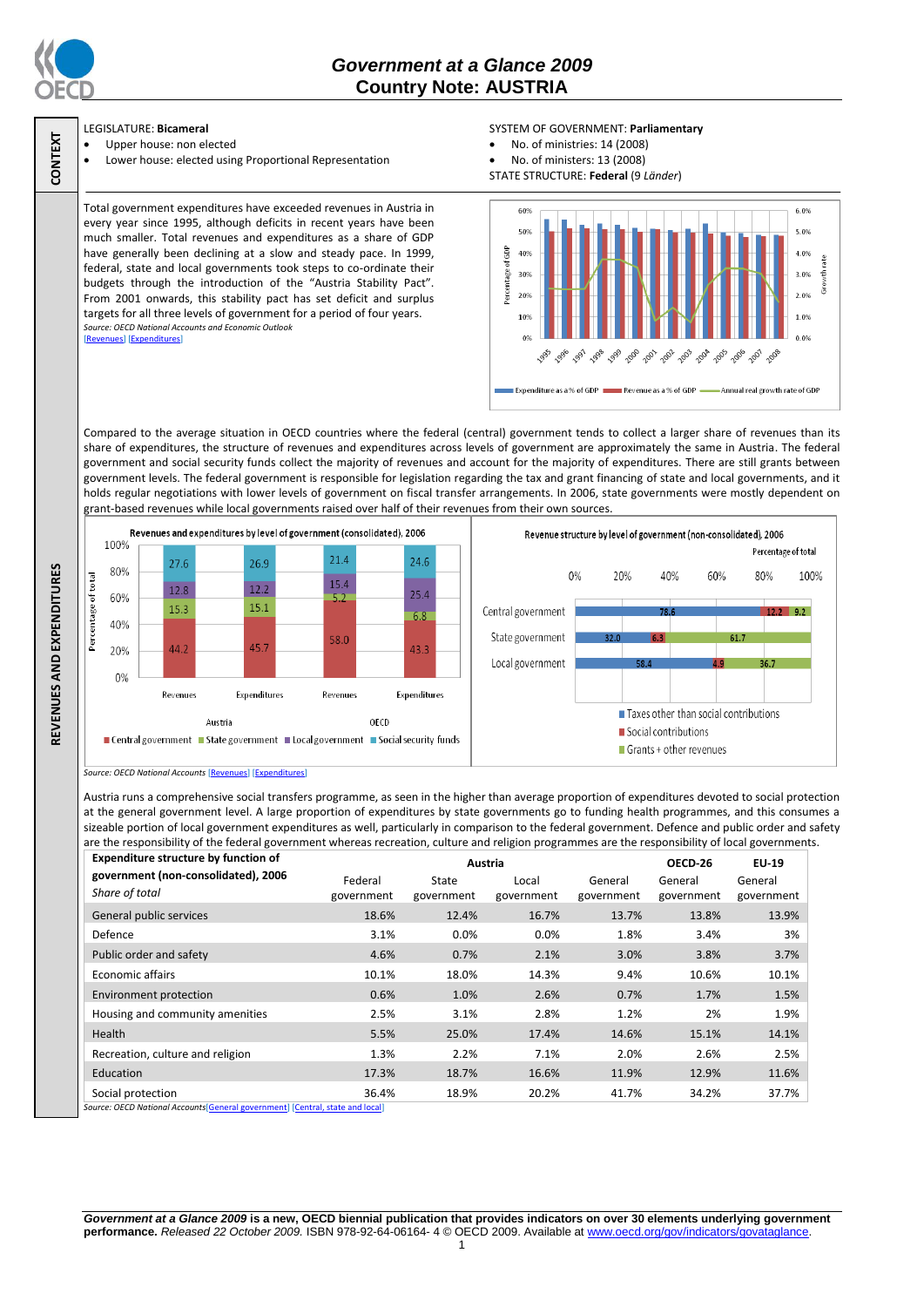



By 2005, government employment represented 10% of the total labour force in Austria, 4 percentage points below the OECD average. There has been a reduction in government employment in Austria both in absolute terms and as a percentage of the total labour force from 1995 to 2005. This has been achieved both by general staff reductions as well as through reorganisation, such as the removal of hospitals from general government. As a result of these changes, employment became slightly more decentralised over the decade covered by the data.

*Note: Data for 2005 include non-profit institutions (NPIs) and are different than those published in* Government at a Glance 2009.

*Source: OECD Comparison of Employment in the Public Domain Survey and Labour Force Survey*

[\[General government employment\]](http://dx.doi.org/10.1787/723622503117) [\[Distribution by level\]](http://dx.doi.org/10.1787/723627140760)

Females represent a smaller proportion of the federal (central) government workforce than the general labour force in Austria, somewhat bucking the general trend among OECD countries. Within the federal government, females constitute half of the employees in administrative positions while they fill less than one-third of senior managerial posts. Like many OECD countries, the Austrian federal government has an older workforce than the total Austrian labour force. While this remains a challenge in terms of the government's ability to maintain capacity and continuity, it also creates an opportunity, as retirements allow government to recruit staff with different skill sets.

*Source: OECD Strategic HRM Survey and Labour Force Survey* [\[Female participation\]](http://dx.doi.org/10.1787/723642841533) [\[Ageing\]](http://dx.doi.org/10.1787/723656070327)

In general, the HRM system used by the Austrian federal (central) government is moving from a more centralised, career-based model to a more open model. In 2005, there was still a relatively low level of delegation of authority in HRM decisions to line ministries. While Austria uses performance assessment in HRM decisions to some extent, performance assessment is not linked to pay decisions. Austria did not have a separately defined senior civil service in 2005. *Source: OECD Strategic HRM Survey* 

[\[Delegation\]](http://dx.doi.org/10.1787/723663744332) [\[Recruitment\]](http://dx.doi.org/10.1787/723668744361) [\[Performance management\]](http://dx.doi.org/10.1787/723750171710)

The Austrian federal (central) government has recently implemented reforms to modernise its budget formulation process. For example, it now uses a rolling, medium-term expenditure framework (budget + 3 years). It recently introduced rolling four-year spending ceilings which allow for cyclical spending on unemployment insurance and social protection. The Austrian government is taking steps to increase the use of performance information in the budget process. Strategic public expenditure planning and output-based budgeting which involve explicit performance targets for all key public services are to be enforced from 2013. In addition, the government is taking steps to make "each minister his/her own finance minister" by consolidating appropriation items within a minister's responsibility and giving great(er) flexibility in managing the appropriations under his/her purview.

#### *Source: OECD International Budget Practices and Procedures Database* [\[Medium-term\]](http://dx.doi.org/10.1787/723856770865) [\[Performance budgeting\]](http://dx.doi.org/10.1787/723863437686) [\[Executive flexibility\]](http://dx.doi.org/10.1787/723876713213) OECD Journal on Budgeting[: www.oecd.org/gov/budget/journal](http://www.oecd.org/gov/budget/journal)

Overall, the Austrian government has invested heavily in e-government. The Austrian government operates *help.gv.at*, a national portal that complements the sites of federal, state and local authorities by providing one-stop-shop access to information and transactions services for citizens and business. All core services (such as tax filing, procurement, permits and social security benefits) are available on line and Austria is a leader among OECD European countries in terms of the sophistication of the services offered. The rates of usage by citizens and businesses of e-government services are slightly above the OECD average.

*Source: United Nations E-Government Readiness Knowledge Base, Eurostat.* [\[Readiness\]](http://dx.doi.org/10.1787/724248078408) [\[Uptake\]](http://dx.doi.org/10.1787/724264662272)

[\[OECD E-Government Publications\]](http://www.oecd.org/document/40/0,3343,en_2649_34129_41342248_1_1_1_1,00.html)

*Government at a Glance 2009* **is a new, OECD biennial publication that provides indicators on over 30 elements underlying government performance.** *Released 22 October 2009.* ISBN 978-92-64-06164- 4 © OECD 2009. Available at www.oecd.org/gov/indicators/govataglance.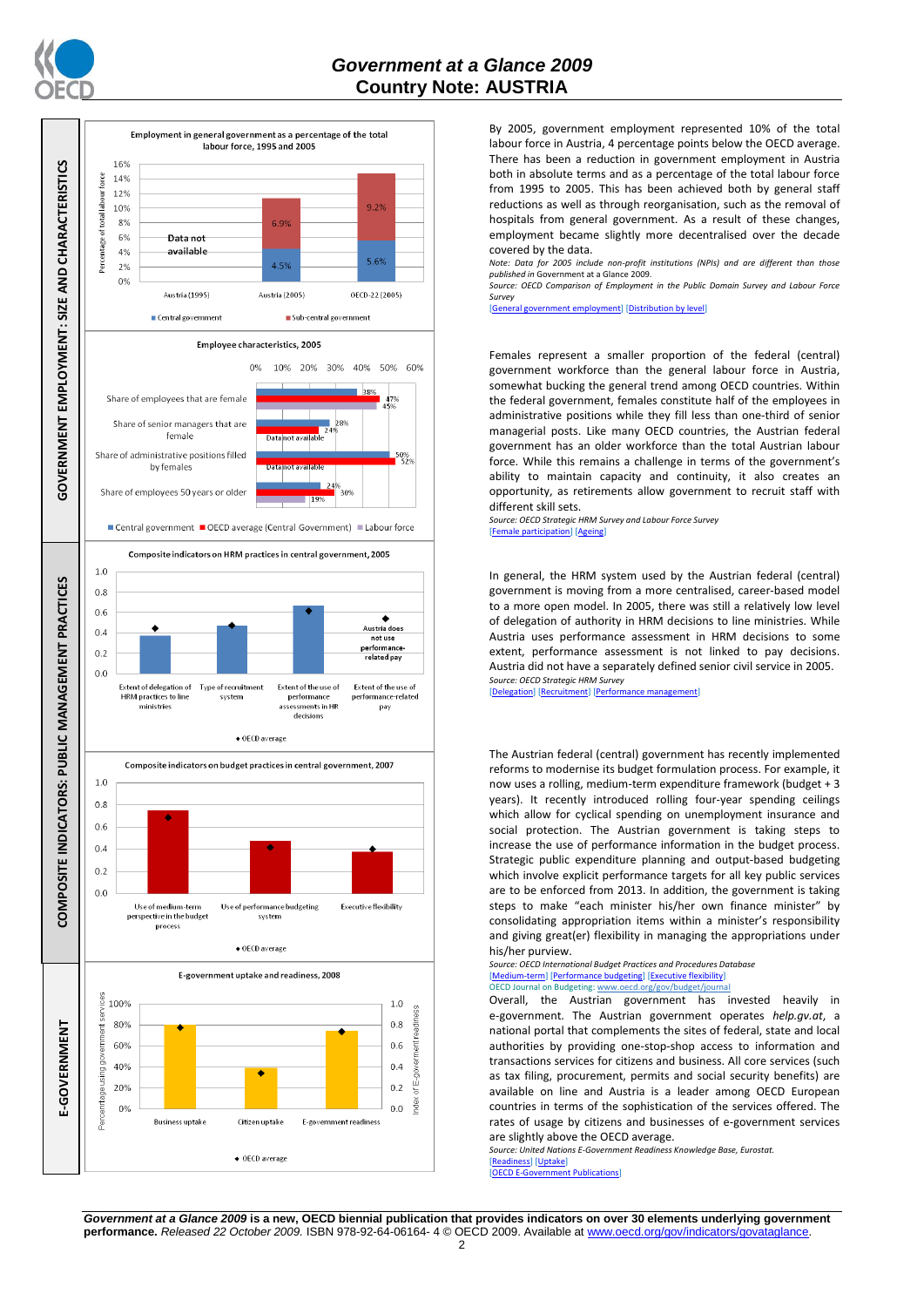

**INTEGRITY**

REGULATORY MANAGEMENT **REGULATORY MANAGEMENT**

**Types of information central government decision makers are required to disclose and level of transparency, 2009**

| <b>Requirements for</b><br>disclosure                                                         | President | Prime<br>Minister | Minister  | ower House<br>Legislators | <b>Upper House</b><br>Legislators |
|-----------------------------------------------------------------------------------------------|-----------|-------------------|-----------|---------------------------|-----------------------------------|
| Assets and liabilities                                                                        | <b>ND</b> | D                 | D         | <b>ND</b>                 | <b>ND</b>                         |
| Loans                                                                                         | <b>ND</b> | D                 | D         | <b>ND</b>                 | <b>ND</b>                         |
| Sources and level of                                                                          | <b>DP</b> | <b>DP</b>         | <b>DP</b> | <b>DP</b>                 | <b>DP</b>                         |
| income                                                                                        |           |                   |           |                           |                                   |
| Outside positions                                                                             | <b>NA</b> | <b>NA</b>         | <b>NA</b> | <b>DP</b>                 | <b>DP</b>                         |
| Gifts                                                                                         | ΝA        | <b>NA</b>         | NA.       | <b>ND</b>                 | <b>ND</b>                         |
| Previous employment                                                                           | <b>ND</b> | <b>ND</b>         | <b>ND</b> | <b>ND</b>                 | <b>ND</b>                         |
| D= Disclosed; DP= Disclosed and publicly available; ND= Not<br>disclosed; NA= Not applicable. |           |                   |           |                           |                                   |

### **Requirements for Regulatory Impact Analysis (RIA) processes used by central governments**

|                                                                     | 2005                         | 2008                         |
|---------------------------------------------------------------------|------------------------------|------------------------------|
| Quality reviewed by body<br>external to Ministry preparing<br>rules | No                           | No                           |
| Required for draft primary laws                                     | Always                       | Always                       |
| Required for draft subordinate<br>regulations                       | Only for major<br>regulation | Only for major<br>regulation |
| Required to quantify costs                                          | Always                       | Always                       |
| Required to quantify benefits                                       | In selected<br>cases         | In selected<br>cases         |
| Required to publicly release<br>results                             | Only for major<br>regulation | Only for major<br>regulation |

**Extent of programs for reducing administrative burdens at the central level of government**

|                               | 1998 | 2005 | 2008 |
|-------------------------------|------|------|------|
| Explicit programme exists     | Yes  | Yes  | Yes  |
| Includes quantitative targets | No   | No   | Yes  |

Compared to other OECD countries, federal (central) government decision makers are required to disclose relatively less private interests. Austria requires key decision makers from both the executive and legislative branches in the federal government to disclose and make publicly available the source and level of their income. Legislators must also publicly disclose any outside positions that they may hold. Members of the executive are generally prohibited from holding outside positions and from accepting gifts. *Source: OECD Survey on Integrity* [\[Disclosures\]](http://dx.doi.org/10.1787/724123642681)

The 2005 and 2008 surveys of Indicators of Systems of Regulatory Management examined the extent of governance practices designed to improve the quality of regulation in OECD countries. Among the most important practices are: the use of regulatory impact analysis (RIA) to assess the cost and benefits of new regulation and the institutional oversight of the quality of regulations, and; the design of programs to reduce the costs of administrative activities on business and citizens.

The national legislature is required to take the essential impacts (economic, environmental and social) into account when issuing a regulatory proposal. In November 2007, the Austrian government set administrative burden reduction targets of 25% for each government ministry to contribute to an overall reduction of more than 1 billion EUR for Austrian businesses. Reductions in nationally induced burdens are to be achieved by 2010 and reductions of EU induced burdens by 2012.

*Source: OECD Survey on Regulatory Management.* [\[RIA\]](http://dx.doi.org/10.1787/724045144354) [\[Administrative simplification\]](http://dx.doi.org/10.1787/724058851054)

Latory Management Indicators[: www.oecd.org/regreform/indicators](http://www.oecd.org/regreform/indicators) EU 15 reviews on Regulatory Reform[: www.oecd.org/gov/regref/eu15](http://www.oecd.org/gov/regref/eu15) Background reports on Regulatory Reform: www.oecd.org/regreform/l